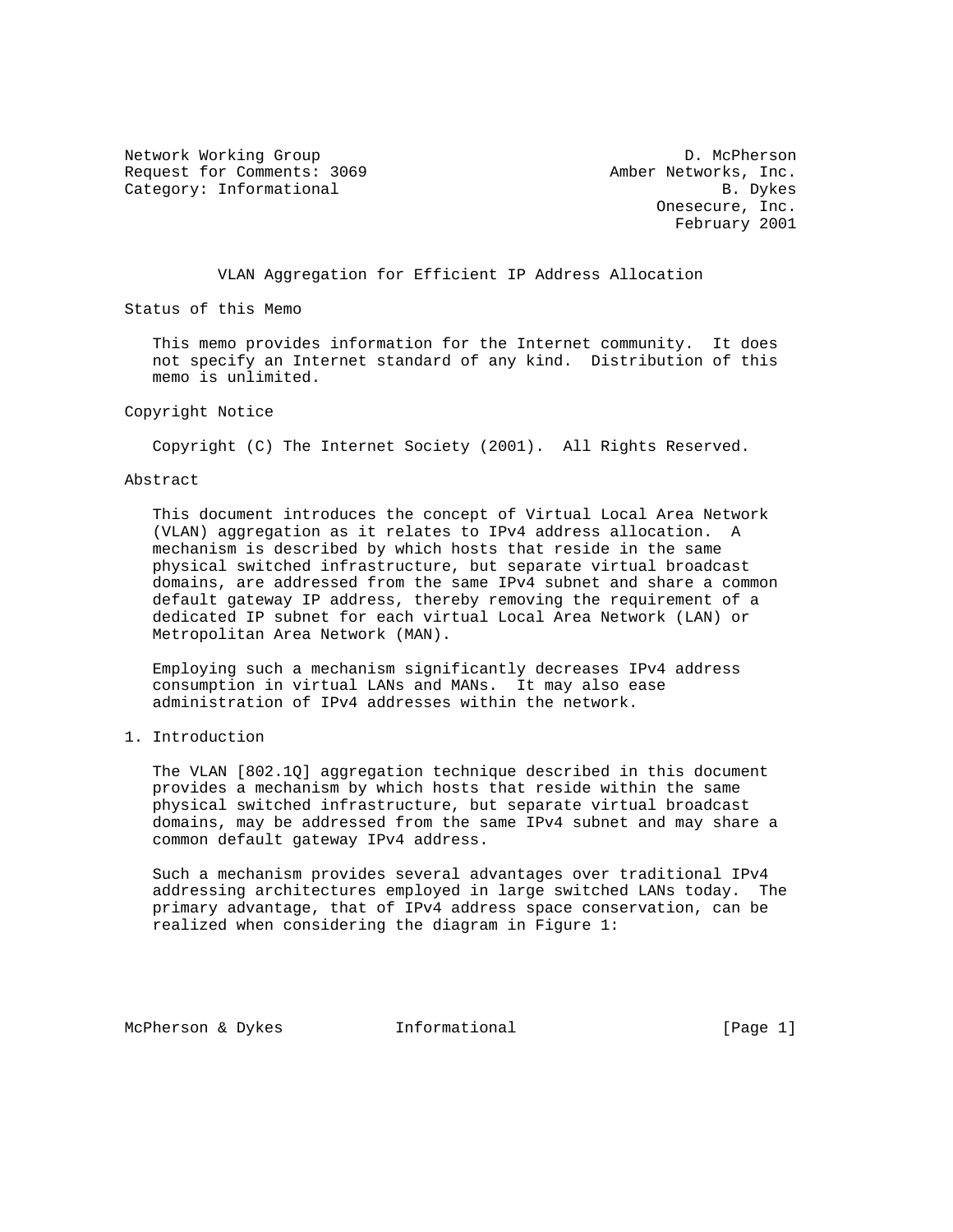

 In the Figure 1 hosts A.1 and A.2 belong to customer A, VLAN A. Hosts B.1 and B.2 belong to customer B, VLAN B. Host C.1 belongs to customer C and resides in it's own virtual LAN, VLAN C.

 Traditionally, an IP subnet would be allocated for each customer, based on initial IP requirements for address space utilization, as well as on projections of future utilization. For example, a scheme such as that illustrated in Table 1 may be used.

Table 1:

| Customer | IP Subnet   | Gateway<br>Address | Usable<br>Hosts | Customer<br>Hosts |
|----------|-------------|--------------------|-----------------|-------------------|
|          |             |                    |                 |                   |
| A        | 1.1.1.0/28  | 1.1.1.1            | 14              | 13                |
| В        | 1.1.1.16/29 | 1.1.1.17           | 6               | 5                 |
|          | 1.1.1.24/30 | 1.1.1.25           |                 |                   |
|          |             |                    |                 |                   |

 Customer A's initial deployment consists of 2 hosts, though they project growth of up to 10 hosts. As a result, they're allocated the IP subnet 1.1.1.0/28 which provides 16 IP addresses. The first IP address, 1.1.1.0, represents the subnetwork number. The last IP address, 1.1.1.15, represents the directed broadcast address. The first usable address of the subnet, 1.1.1.1, is assigned to the router and serves as the default gateway IP address for the subnet. The customer is left 13 IP addresses, even though their requirement was only for 10 IP addresses.

McPherson & Dykes **Informational Informational** [Page 2]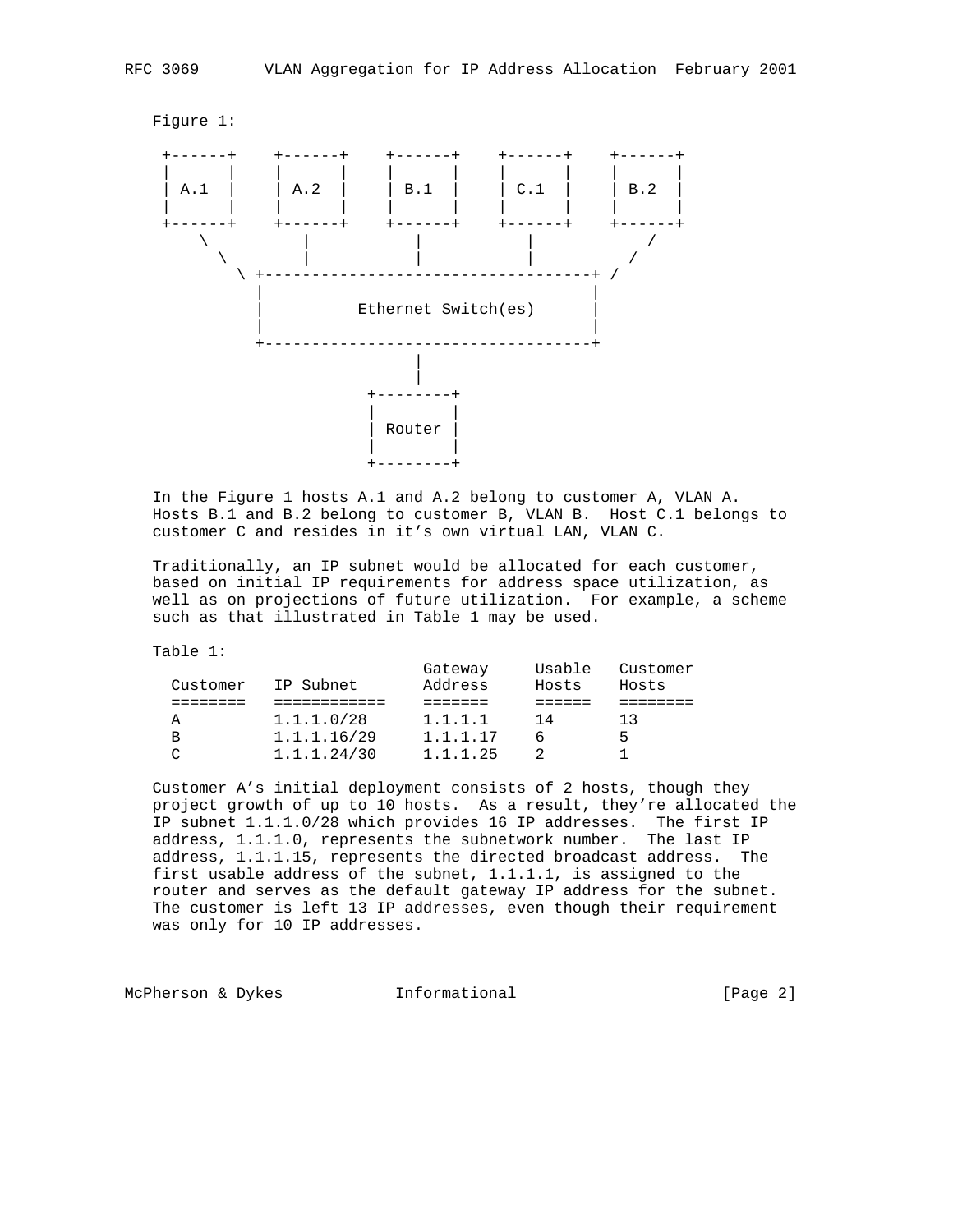Customer B's initial deployment consists of 2 hosts, though they project growth of up to 5 hosts. As a result, they're allocated the IP subnet 1.1.1.16/29 which provides 8 IP addresses. The first IP address, 1.1.1.16, represents the subnetwork number. The last IP address, 1.1.1.23, represents the directed broadcast address. The first usable address of the subnet, 1.1.1.17, is assigned to the router and serves as the default gateway IP address for the subnet. The customer is left 5 with IP addresses.

 Customer C's initial deployment consists of 1 host, and they have no plans of deploying additional hosts. As a result, they're allocated the IP subnet 1.1.1.24/30 which provides 4 IP addresses. The first IP address, 1.1.1.24, represents the subnetwork number. The last IP address, 1.1.1.27, represents the directed broadcast address. The first usable address of the subnet, 1.1.1.25, is assigned to the router and serves as the default gateway IP address for the subnet. The customer is left 1 IP address.

 The sum of address requirements for all three customers is 16. The most optimal address allocation scheme here requires 28 IP addresses.

 Now, if customer A only grows to use 3 of his available address, the additional IP addresses can't be used for other customers.

 Also, assume customer C determines the need to deploy one additional host, and as such, requires one additional IP address. Because all of the addresses within the existing IP subnet 1.1.1.24/30 are used, and the following address space has been allocated to other customers, a new subnet is required. Ideally, the customer would be allocated a /29 and renumber host C.1 into the new subnet. However, the customer is of the opinion that renumbering is not a viable option. As such, another IP subnet is allocated to the customer, this time perhaps a /29, providing two additional addresses for future use.

 As you can see, the number of IP addresses consumed by the subnetwork number, directed broadcast address, and a unique gateway address for each subnet is quite significant. Also, the inherent constraints of the addressing architecture significantly reduce flexibility.

2. Discussion

 If within the switched environment, on the routed side of the network, we introduce the notion of sub-VLANs and super-VLANs, a much more optimal approach to IP addressing can be realized.

McPherson & Dykes **Informational** [Page 3]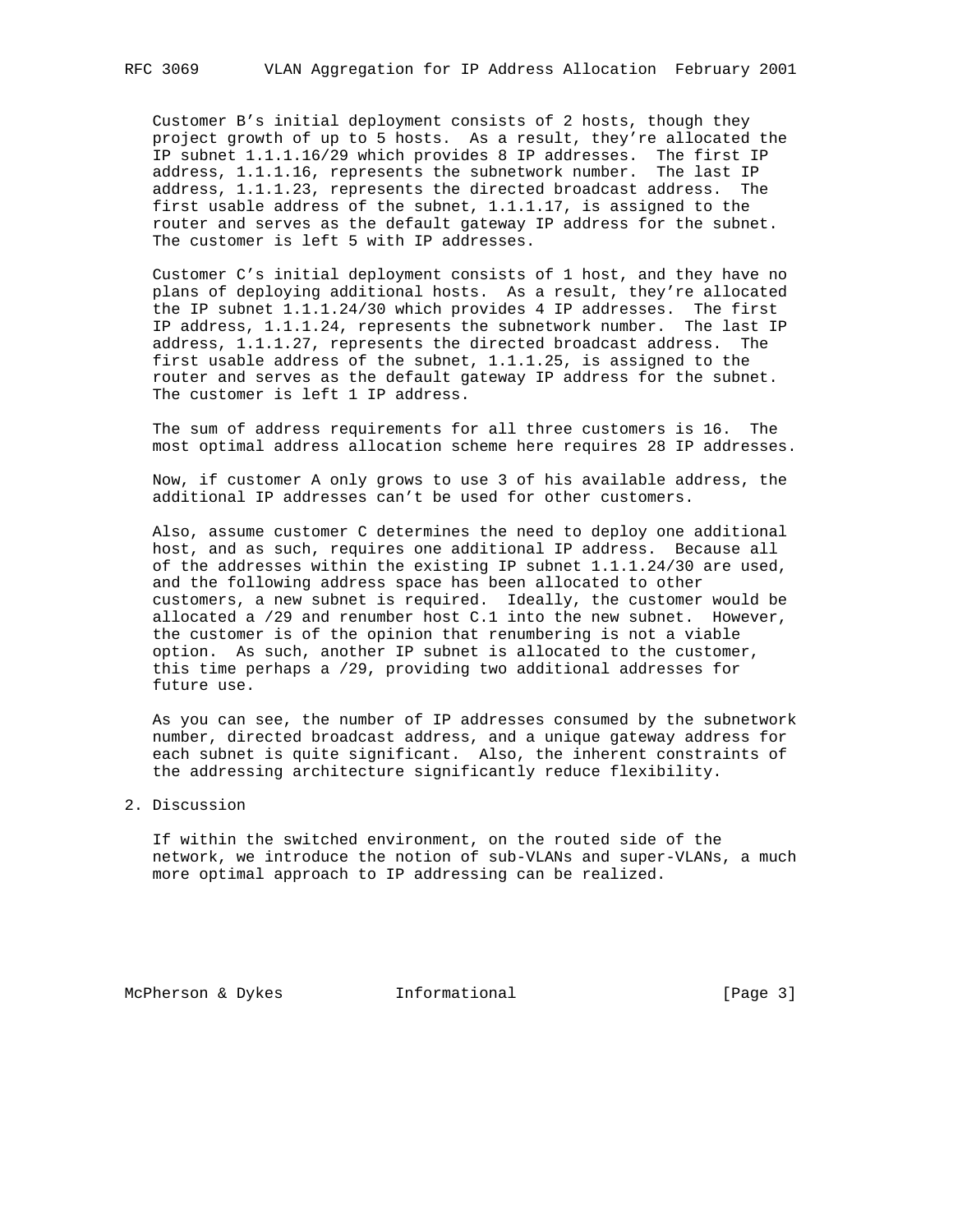Essentially, what occurs is that each sub-VLAN (customer) remains within a separate broadcast domain. One or more sub-VLANs belong to a super-VLAN, and utilize the default gateway IP address of the super-VLAN. Hosts within the sub-VLANs are numbered out of IP subnets associated with the super-VLAN, and their IP subnet masking information reflects that of the super-VLAN subnet.

 If desired, the super-VLAN router performs functions similar to Proxy ARP to enable communication between hosts that are members of different sub-VLANs.

 This model results in a much more efficient address allocation architecture. It also provides network operators with a mechanism to provide standard default gateway address assignments.

 Let's again consider Figure 1, now utilizing the super-VLAN sub-VLAN model. Table 2 provides the new addressing model.

Table 2:

|          |            | Gateway | Usable | Customer    |
|----------|------------|---------|--------|-------------|
| Customer | IP Subnet  | Address | Hosts  | Hosts       |
|          |            |         |        |             |
| A        | 1.1.1.0/24 | 1.1.1.1 | 1 N    | $.2 - .11$  |
| В        | 1.1.1.0/24 | 1.1.1.1 | 5      | $.12 - .16$ |
| ⌒        | 1.1.1.0/24 | 1.1.1.1 |        | 17          |

 Customer A's initial deployment consists of 2 hosts, though they project growth of up to 10 hosts. As a result, they're allocated the IP address range 1.1.1.2 - 1.1.1.11. The gateway address for the customer is 1.1.1.1, the subnet is 1.1.1.0/24.

 Customer B's initial deployment consists of 2 hosts, though they project growth of up to 5 hosts. As a result, they're allocated the IP address range  $1.1.1.12 - 1.1.1.16$ . The gateway address for the customer is 1.1.1.1, the subnet is 1.1.1.0/24.

 Customer C's initial deployment consists of 1 host, and they have no plans of deploying additional hosts. As a result, they're allocated the IP address 1.1.1.17. The gateway address for the customer is 1.1.1.1, the subnet is 1.1.1.0/24.

 The sum of address requirements for all three customers is 16. As a result, only 16 addresses are allocated within the subnet. These 16 addresses, combined with the global default gateway address of 1.1.1.1, as well as the subnetwork number of 1.1.1.0 and directed broadcast of 1.1.1.255, result in a total of 19 addresses used. This leaves 236 additional usable hosts address with the IP subnet.

McPherson & Dykes **Informational** [Page 4]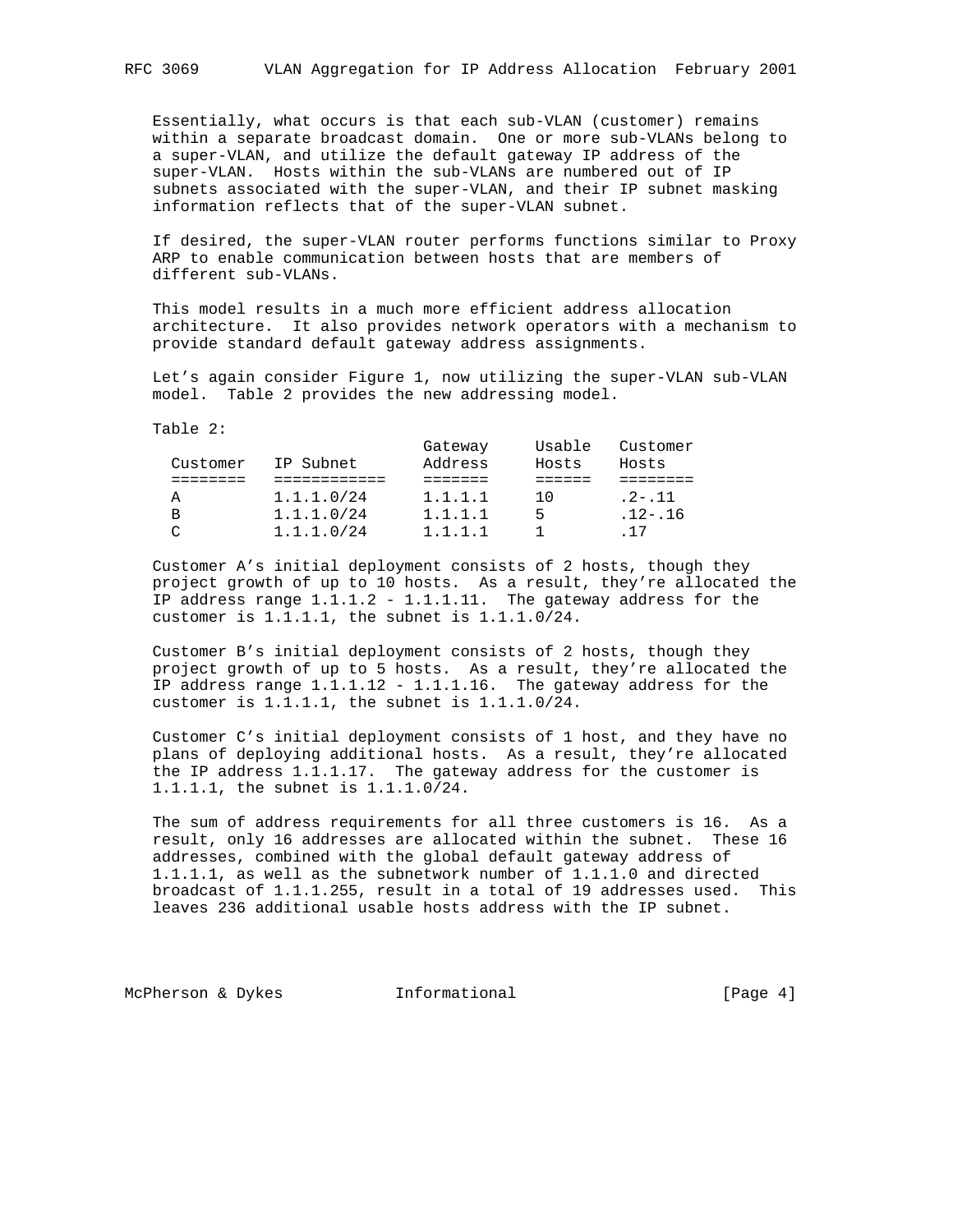Now, if customer A only grows to use 3 of his available addresses, the additional IP addresses can be used for other customers.

 Also, assume customer C determines the need to deploy one additional host, and as such, requires one additional IP address. The customer is simply allocated the next available IP address within the subnet, their default gateway remains the same.

 The benefits of such a model are obvious, especially when employed in large LANs or MANs.

3. Use of Directed Broadcasts

 This specification provides no support for directed broadcasts. Specifically, the <net, subnet, -1> directed broadcast address can only apply to one of the Layer 2 broadcast domains.

 Though use of directed broadcast is frowned upon in the Internet today, there remain a number of applications, primarily in the enterprise arena, that continue to use them. As such, care should be taken to understand the implications of using these applications in conjunction with the addressing model outlined in this specification.

4. Multicast Considerations

 It is assumed that the Layer 2 multicast domain will be the same as the Layer 2 broadcast domain (i.e., VLAN). As such, this means that for an IP multicast packet to reach all potential receivers in the IP subnet the multicast router(s) attached to the IP subnet need to employ something akin to IP host routes for the sender in order for the Reverse Path Forwarding check to work.

5. Deployment Considerations

 Extreme Networks has a working implementation of this model that has been deployed in service provider data center environments for over a year now. Other vendors are rumored to be developing similar functionality.

6. Security Considerations

 One obvious issue that does arise with this model is the vulnerabilities created by permitting arbitrary allocation of addresses across disparate broadcast domains. It is advised that address space ranges be made sticky. That is, when an address or range of addresses is allocated to a given sub-VLAN, reception of IP

McPherson & Dykes **Informational** [Page 5]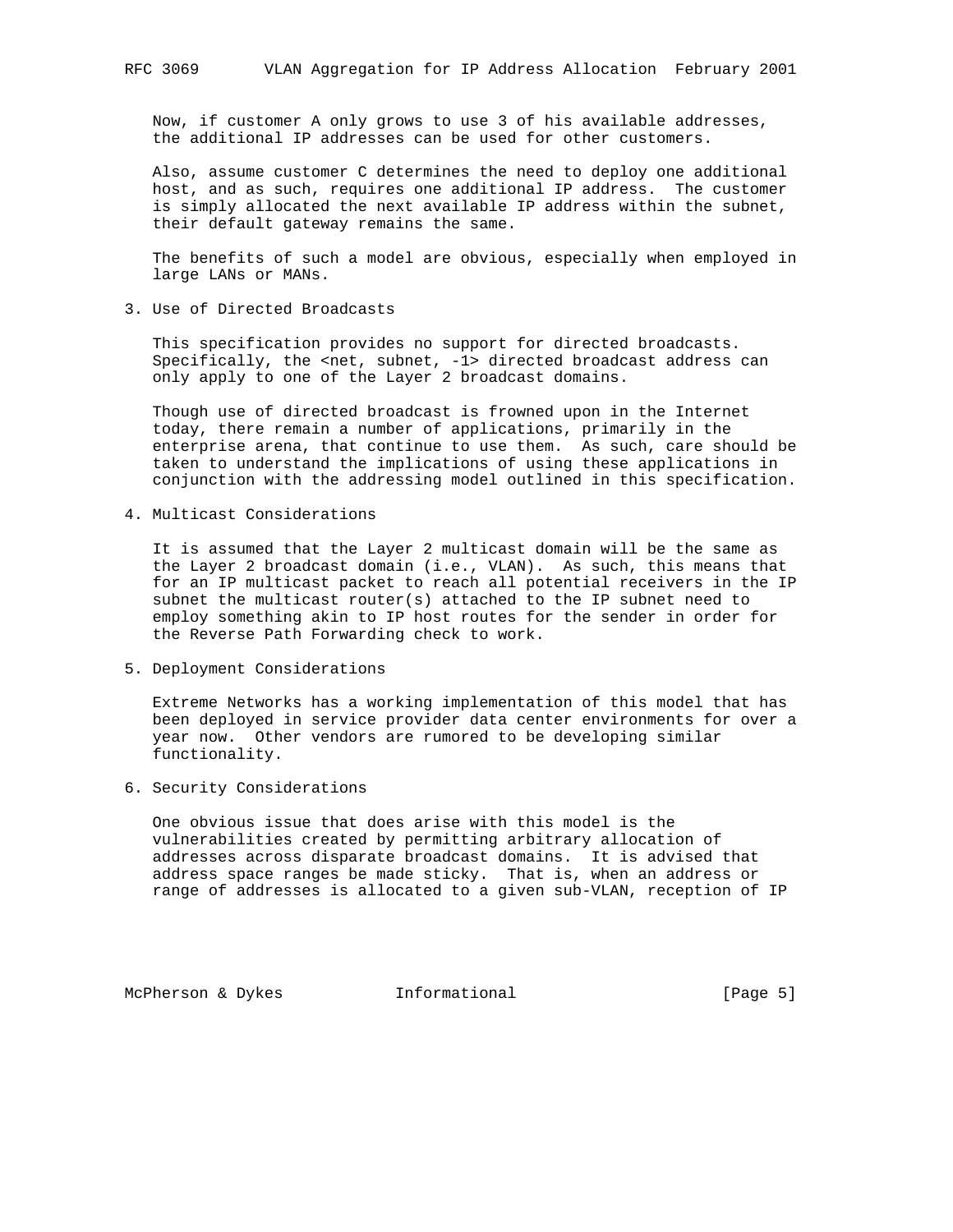or ARP packets on a sub-VLAN with a source IP address that isn't allocated to the sub-VLAN should be discarded, and perhaps trigger a logging message or other administrative event.

 Implementation details are intentionally omitted as all functions in this document should remain local to the super-VLAN router. As such, no interoperability issues with existing protocols should result.

7. Acknowledgements

Thanks to Mike Hollyman and Erik Nordmark for their feedback.

8. References

[802.1Q] IEEE 802.1Q, "Virtual LANs".

9. Authors' Addresses

 Danny McPherson Amber Networks, Inc. 48664 Milmont Drive Fremont, CA 94538

EMail: danny@ambernetworks.com

 Barry Dykes OneSecure, Inc. 2000 S. Colorado Blvd Suite 2-1100 Denver, CO. 80222

EMail: bdykes@onesecure.com